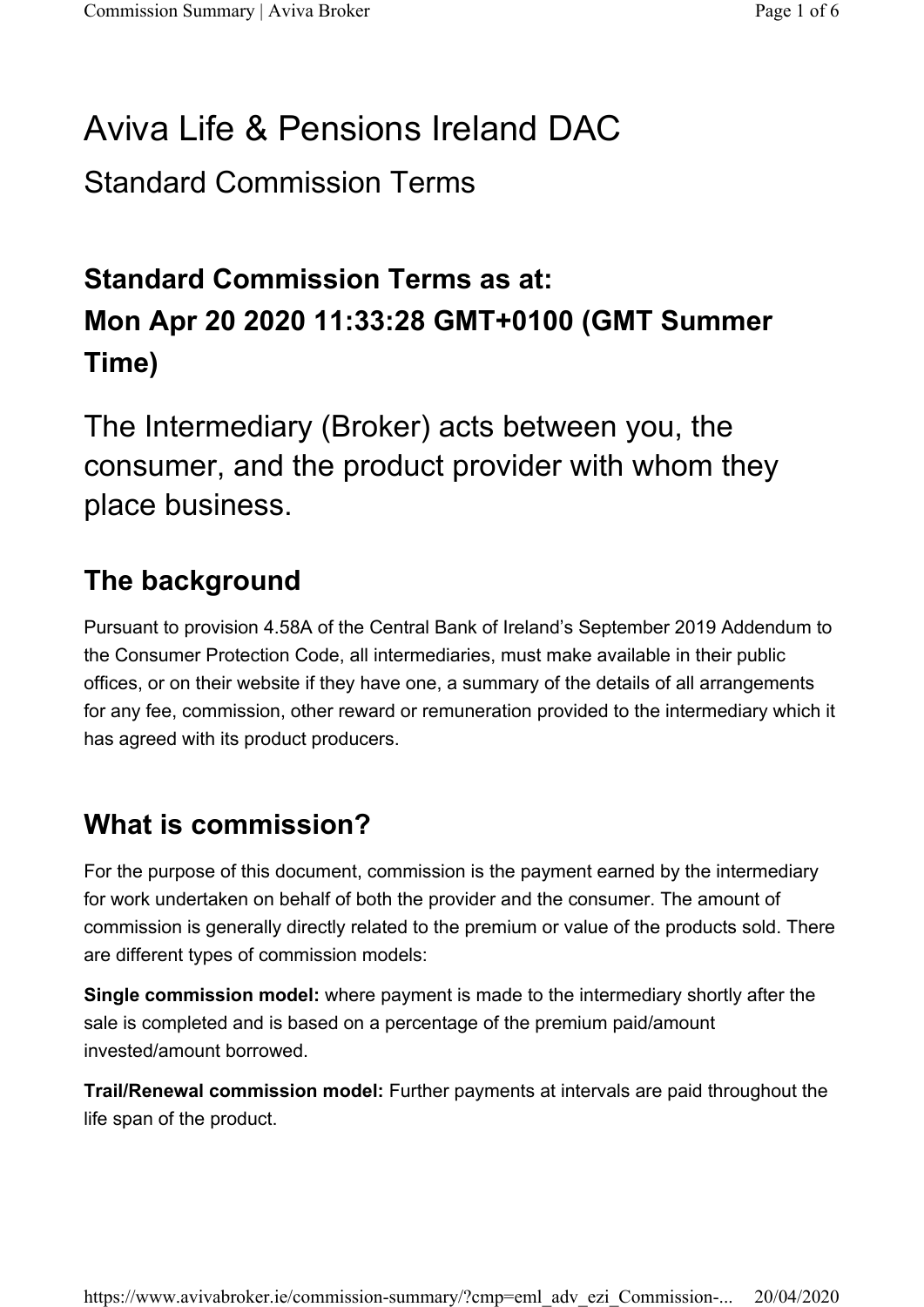### Indemnity commission

Indemnity commission is the term used to describe a commission payment made before the commission is deemed to be 'earned'. Indemnity commission may be subject to a clawback (see below) if the consumer lapses or cancels the product before the commission is deemed to be earned. Other forms of indemnity commission are advances of commission for future sales granted to intermediaries in order to assist with set up costs or business development.

# Other Fees, Administrative Costs/ Non-Monetary **Benefits**

A non-monetary benefit could include (but is not limited to):

- Attendance at product provider seminars
- Industry Educational Seminars
- Use of Product Providers resources
- Co-branded literature
- Product Provider hospitality
- Assistance with Advertising/Branding

# Flexible Protection, Mortgage Protection Plan, Personal and Executive Pension Term Assurance

|               | Year 1 Year                                    | $\mathbf{2}$ | $\overline{\mathbf{3}}$ | Year Year<br>4 5 | Year | Year<br>6 | Year<br>7+    |
|---------------|------------------------------------------------|--------------|-------------------------|------------------|------|-----------|---------------|
| Rate<br>Range | $22\%$ - 3% - 3% - 3% - 3% - 3% - 3% -<br>150% | 22%          | 22%                     | 22%              | 22%  | 22%       | $3% -$<br>22% |

The clawback period is up to 2 years

# Personal & Executive Income Protection & **WageProtector**

|  |  | Year Year Year Year Year Year Year Year |  |  |
|--|--|-----------------------------------------|--|--|
|  |  | $1 \t2 \t3 \t4 \t5 \t6 \t7+$            |  |  |

https://www.avivabroker.ie/commission-summary/?cmp=eml\_adv\_ezi\_Commission-... 20/04/2020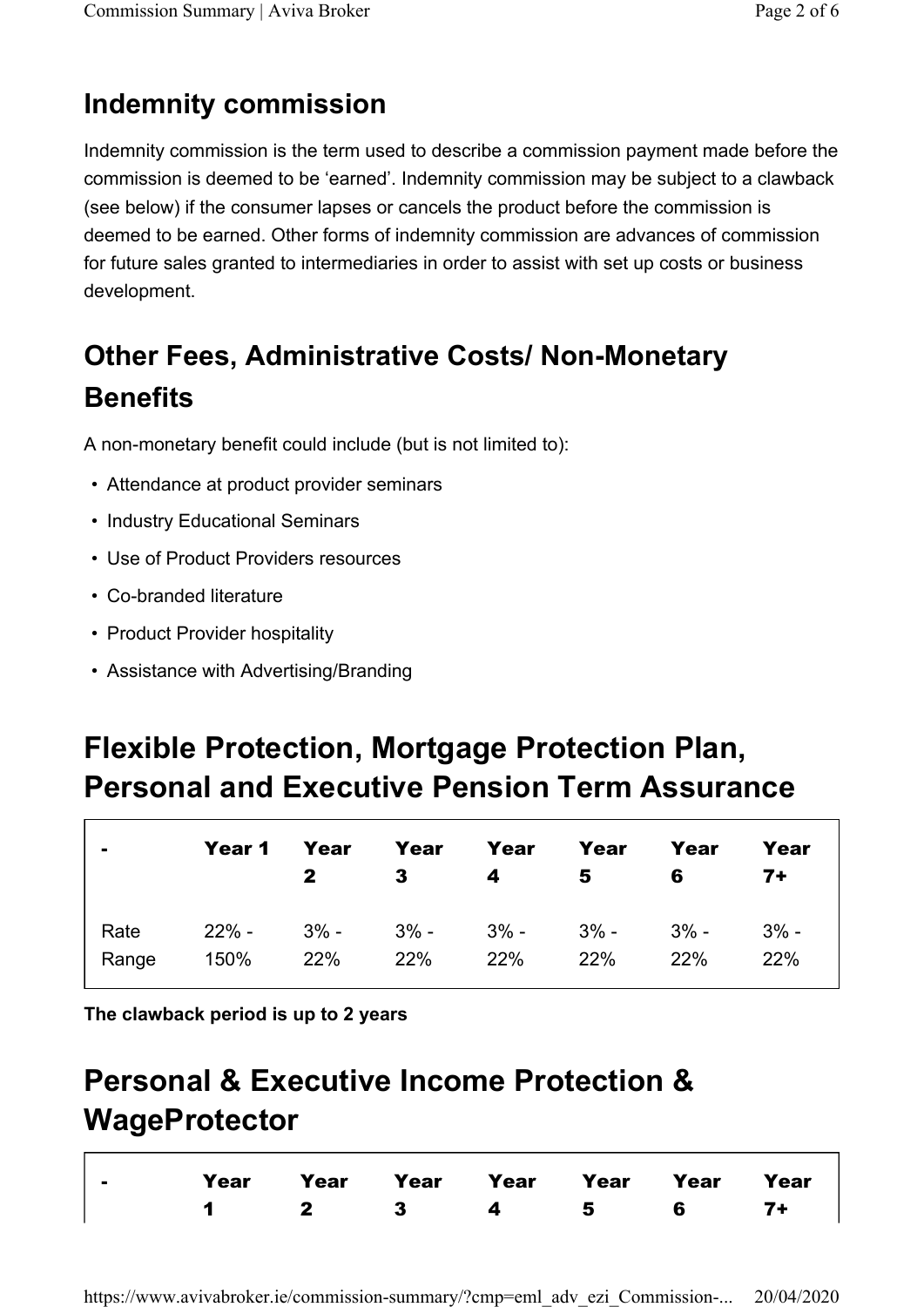| Rate    30% -   15% -   15% -   15% -   3% -    3% -   3% - |  |  |  |  |
|-------------------------------------------------------------|--|--|--|--|
| Range 200% 30% 30% 30% 30% 30% 30%                          |  |  |  |  |

#### The clawback period is up to 4 years

## Heritage Aviva Product

| <b>Single Contribution Pension</b> | <b>Initial</b> | <b>Trail</b> | <b>Bullet</b> |
|------------------------------------|----------------|--------------|---------------|
| <b>Default</b>                     | n/a            | n/a          | n/a           |
| Max                                | 5%             | $1\%$        | n/a           |
|                                    |                |              |               |
| <b>Single Contribution PRSA</b>    | <b>Initial</b> | <b>Trail</b> | <b>Bullet</b> |
| Default                            | n/a            | n/a          | n/a           |

| <b>Approved (Minimum) Retirement Funds</b> | <b>Initial</b> | Trail | <b>Bullet</b> |
|--------------------------------------------|----------------|-------|---------------|
| Default                                    | n/a            | n/a   | n/a           |
| Max                                        | 5%             | $1\%$ | n/a           |

| <b>Annuities</b>        | <b>Initial</b> |                | <b>Trail</b> |              |     | <b>Bullet</b> |
|-------------------------|----------------|----------------|--------------|--------------|-----|---------------|
| <b>Default</b>          | 2%             |                | n/a          |              | n/a |               |
| Max                     | 3%             |                | n/a          |              | n/a |               |
| <b>Investment Bonds</b> |                |                |              |              |     |               |
|                         |                | <b>Initial</b> |              | <b>Trail</b> |     | <b>Bullet</b> |
| <b>Default</b>          |                | n/a            |              | n/a          |     | n/a           |

https://www.avivabroker.ie/commission-summary/?cmp=eml\_adv\_ezi\_Commission-... 20/04/2020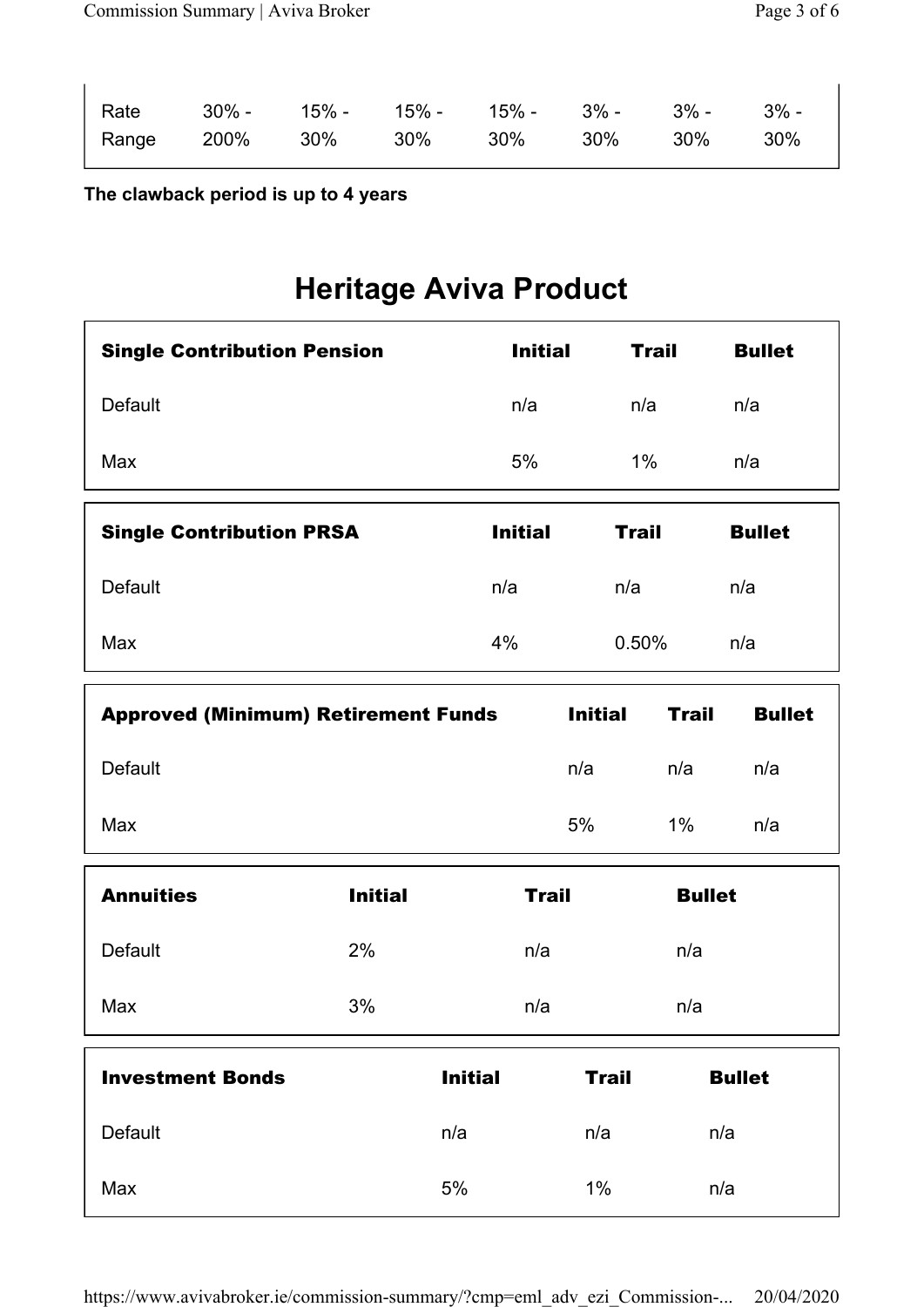| <b>Investment Only</b> | <b>Initial</b> | <b>Trail</b> | <b>Bullet</b> |
|------------------------|----------------|--------------|---------------|
| <b>Default</b>         | n/a            | n/a          | n/a           |
| Max                    | 1%             | 1%           | n/a           |

| <b>Regular Contribution Pension</b> | <b>Initial</b> | Trail | <b>Bullet</b> |
|-------------------------------------|----------------|-------|---------------|
| Default                             | n/a            | n/a   | n/a           |
| Max                                 | 15%            | 1%    | 40%           |

| <b>Regular Contribution PRSA</b> | <b>Initial</b> | Trail    | <b>Bullet</b> |
|----------------------------------|----------------|----------|---------------|
| Default                          | n/a            | n/a      | n/a           |
| Max                              | 22.50%         | $0.50\%$ | n/a           |

| <b>Savings Plan</b> | <b>Initial</b> | <b>Trail</b> | <b>Bullet</b> |
|---------------------|----------------|--------------|---------------|
| <b>Default</b>      | n/a            | n/a          | n/a           |
| Max                 | 15%            | $1\%$        | n/a           |

The clawback period is up to 4 years on Regular Premium Products, Early Encashment Charges of up to 5% on Single Premium Products.

| <b>Investment Only</b>              | <b>Initial</b> |                     | <b>Trail</b> |              |     | <b>Bullet</b> |
|-------------------------------------|----------------|---------------------|--------------|--------------|-----|---------------|
| <b>Default</b>                      | n/a            |                     | n/a          |              | n/a |               |
| Max                                 | 5%             |                     | 0.75%        |              | n/a |               |
| <b>Regular Contribution Pension</b> |                | <b>Initial</b>      |              | <b>Trail</b> |     | <b>Bullet</b> |
| <b>Default</b>                      |                | n/a                 |              | n/a          |     | n/a           |
|                                     |                | $\bullet - \bullet$ |              |              |     | ٠             |

 $\overline{a}$  , and  $\overline{a}$  or  $\overline{a}$  or  $\overline{a}$  or  $\overline{a}$  or  $\overline{a}$  or  $\overline{a}$  or  $\overline{a}$  or  $\overline{a}$  or  $\overline{a}$  or  $\overline{a}$  or  $\overline{a}$  or  $\overline{a}$  or  $\overline{a}$  or  $\overline{a}$  or  $\overline{a}$  or  $\overline{a}$  or  $\overline{a}$  or  $\$